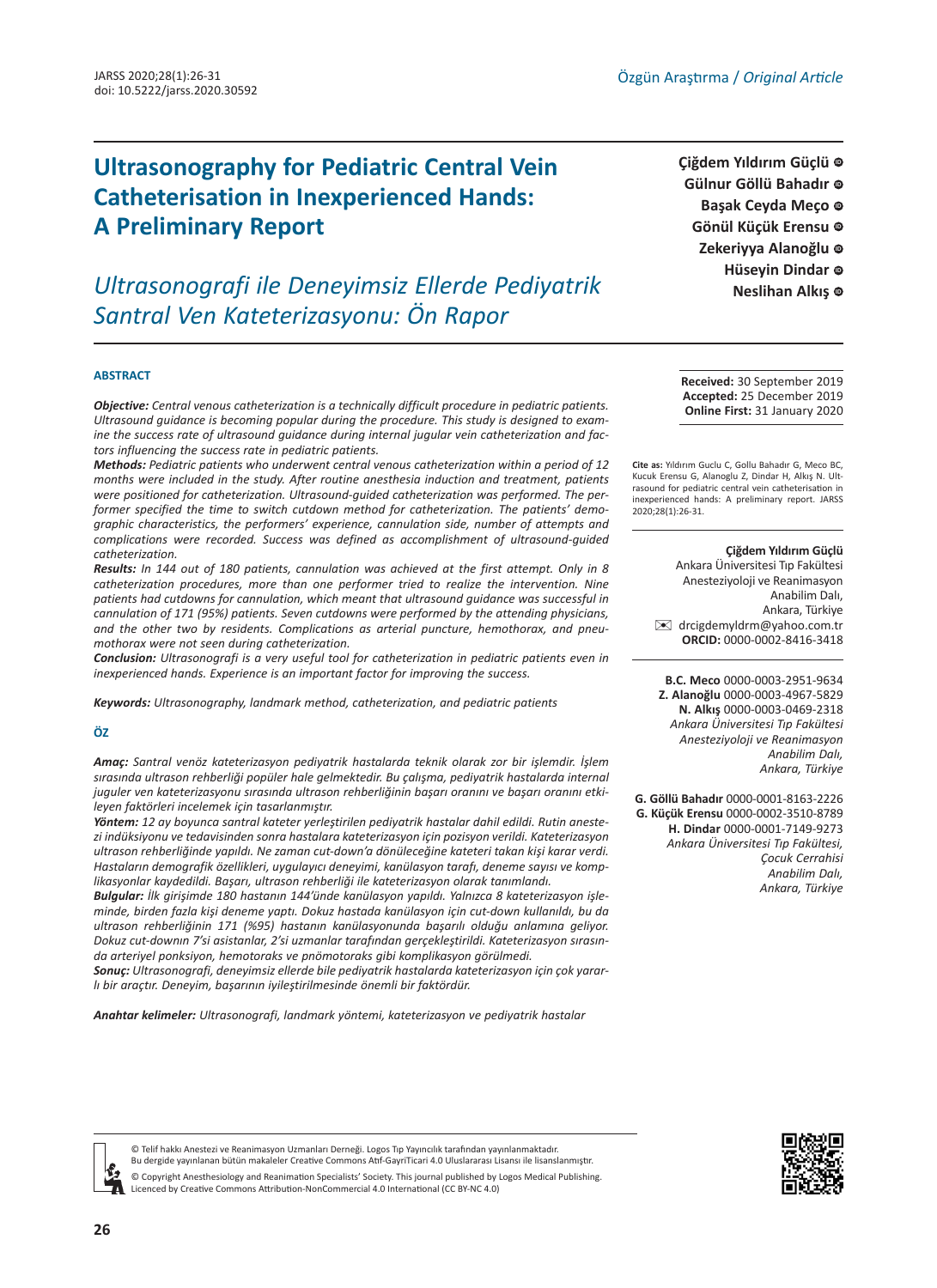# **INTRODUCTION**

Opening a central venous access may be essential in pediatric patients for the administration of fluid, blood product (s), medications, parenteral nutrition, renal replacement therapy and hemodynamic monitoring. Achievement of a central venous access in pediatric population can be challenging. Failure rates in pediatric patients, range from 5% to 19%, with reported complication rates varying from 2.5% to 22% (1,2). Complications related to realization of central venous access include; arterial puncture, nerve injury, pneumothorax, thrombosis, hematoma and even death (3).

Central venous catheter placement is technically difficult in pediatric patients because of anatomic variations due to smaller size of the patient. The landmark technique has been the standard approach for many years. As compared to landmark method; in pediatric patients the use of ultrasonography (US) has been associated with an increased success rate, decreased operation time, reduced number of attempts, and decreased number of carotid artery punctures (4-7). Failure rates at first attempt have been documented as  $60\%$  in pediatric patients  $(7,8)$ .

Ultrasound-guided internal jugular vein cannulation has found to be safer and more successful than "landmark technique" in pediatric patients  $(9,10)$ . In 2001 Agency for Healthcare Research and Quality reported that ultrasound-guided central venous catheter placement as one of the top 11 highly-proven patient safety practices <sup>(11)</sup>. However, ultrasound guidance is still found to be limited in use because of the time delay during procedure  $(12)$ .

There are many factors that affect the success rate and occurrence of complications including patients' size, site of cannulation, operator's experience, previous cannulations, and vascular anomalies. This study is designed to examine the success rate of ultrasound guidance during internal jugular vein catheterization and factors influencing the success rate in pediatric patients.

# **MATERIAL and METHODS**

Following ethics committee approval (13968;

13.03.2014), pediatric patients who underwent central venous catheterization within a period of 12 months were included in the study. Informed parental consent was obtained in each case. Inclusion criteria were; ASA I-III, patients aged >1 month, central venous catheterization indicated for several reasons (fluid replacement, medication, feeding). Exclusion criteria were; parental refusal, and <1 month of age.

The patients were taken into operating room and routine monitorisation applied for each patient. Following induction of anesthesia with either inhalational or intravenous agents, airway was secured using laryngeal mask, tracheal tube or tracheostomy cannula. Anesthesia was maintained using sevoflurane 2-3% in an oxygen/nitrous oxide mixture.

The patients were placed in supine position with a shallow pillow under their shoulders. The pillow provides about 150° of neck extension and adjusting the table to Trendelenburg position achieves effective venous filling. Then the head is rotated to the contralateral side of cannulation to provide space for handling and stretching of the veins. After skin preparation for sterile procedure, real-time 2D ultrasound machine, Venue 40 (General Electric Company®, Wauwatosa, WI, USA) with a 12L-SC linear probe was enclosed in a telescopically folded sterile sheath. The performer placed the probe on the neck perpendicular to the skin, lateral to the trachea and superior to the clavicle. The internal jugular vein lies laterally to the carotid artery, into the center of the triangle formed by the two lower heads of the sternocleidomastoid muscle and the clavicle. The carotid artery and internal jugular vein could be distinguished by their characteristics by using out-of-plane approach, so the veins were visualized in short axis. When the best image of the jugular vein was obtained, the middle point of the probe was aligned on the jugular vein. Following identification of the ideal puncture site, the needle was inserted from the midpoint of the probe. When the flashback into the syringe was observed, the guide wire was inserted through the needle. After confirming the position of the guide wire by fluoroscopy, cannulation was completed by using Seldinger's technique. Fluoroscopy was used to determine the final position of the catheter tip. Either a 4 or 5 Fr double-lumen central venous cat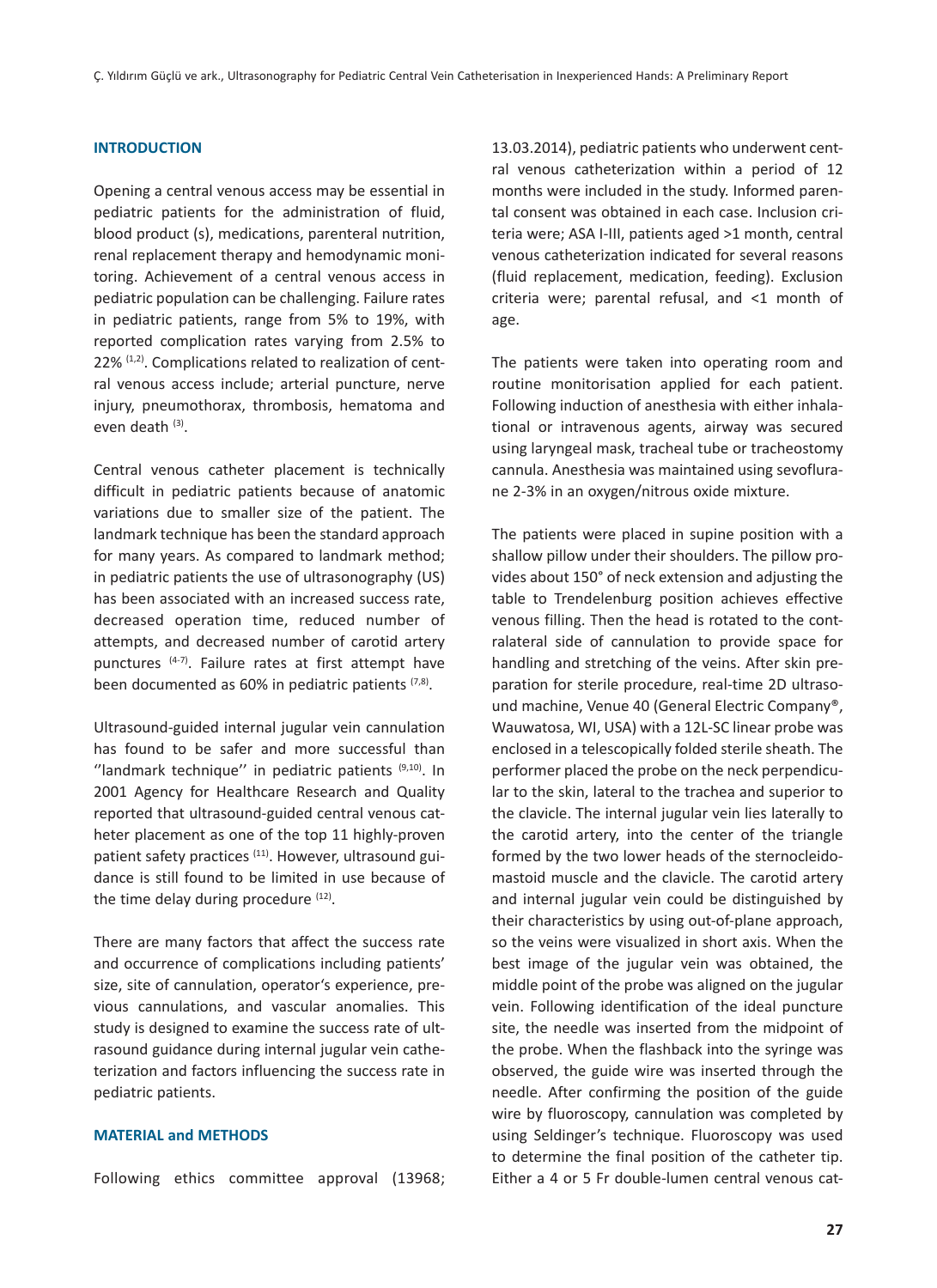heter (Arrow International®, Reading, PA, USA) was used according to patient's age.

The right side was always the index choice for cannulation. After four unsuccessful attempts, the cannulation side was shifted. If the patient had undergone cannulation from the right side before, then left side was used for cannulation as index choice. The performer decided when to use cutdown method. Switching to cutdown method was defined as 'failure of cannulation'.

Age, weight, diagnosis, airway device, history of cannulation, the performer's experience resident or specialist, years of experience, number of attempts, cannulation side, number of cutdowns, duration of surgery, and anesthesia and catheter-related complications were recorded.

Data analysis was performed with statistical software (SPSS for Windows, version 15, SPSS Inc., Chicago, IL, USA). Descriptive statistics of variables with normal distribution were expressed as mean ± standard deviation and those with abnormal distribution as median (minimum-maximum). The nominal variables were expressed as numbers and percentages (%). The differences between the mean values were evaluated by t-test, and between median values by Mann-Whitney U test. Nominal variables were evaluated with Pearson  $\chi^2$  test (chi-square test) or Fisher exact test. Statistical significance was set at P≤.05. According to the statistical power analysis, the results of 172 study patients were within 95% confidence interval.

## **RESULTS**

During a 12-month period, 180 central vein catheterization procedures were performed.

| Table I. Indications for central vein catheterization |  |
|-------------------------------------------------------|--|
|-------------------------------------------------------|--|

| <b>Indications</b>                     | Number of patients (%) |  |  |
|----------------------------------------|------------------------|--|--|
| Hematologic disorders                  | 100 (%55.56)           |  |  |
| Malignancy                             | 43 (%23.89)            |  |  |
| Surgery for gastrointestinal pathology | 26 (%14.44)            |  |  |
| Neurosurgical disorders                | 4(%2.22)               |  |  |
| Renal insufficiency                    | $2($ %1.11)            |  |  |
| Other                                  | 5(%2.78)               |  |  |

Median age of the patients was 36 months (range, 1 month-18 years), and a median weight was 15.5 kg (range, 1-85 kg). The indications are shown in Table I. Seventeen (9.4%) out of all (n=180) patients had more than one diagnosis.

Airway management was performed either by using laryngeal mask airway (LMA) (144/180), endotracheal tube (35/180) or via tracheostomy cannula  $(1/180)$ .

The performers were either attending physicians or residents. Ninety-nine (55%) attending physicians, and 81 (45%) residents performed catheterizations. The median years of experience of attending physicians, and residents were 4 (range, 2 to 5) and 3 (range, 1-5) years, respectively.

#### **Table II. Number of attempts**

| <b>Number of attempts</b> | Number of patients (%) |  |
|---------------------------|------------------------|--|
|                           | 144 (80)               |  |
|                           | 23(12.8)               |  |
| 3                         | 6(3.3)                 |  |
| $\overline{4}$            | 5(2.8)                 |  |
|                           | 2(1.1)                 |  |

Venous catheterization was performed successfully in 144 out of 180 patients at first attempt (Table II). Only in 8 patients more than one performer attempted catheterization.

In 9 patients cutdowns were performed for cannulation, which means that US guidance succeeded in cannulation of 171 (95%) patients. The seven out of nine cutdowns were applied by attending physicians, and others by residents. There was no difference between attending physicians, and residents as for

| Table III. The characteristics of the patient who had cut-down for |
|--------------------------------------------------------------------|
| catheterization                                                    |

| Age<br>(months) | Weight<br>(kg) | Performer | Performer<br>experience (years) | Number of<br>attempts |
|-----------------|----------------|-----------|---------------------------------|-----------------------|
| 36              | 16             | Attending | 5                               | 3                     |
| 36              | 14             | Resident  | 3                               | 2                     |
| 1               | 3              | Attending | 4                               | 1                     |
| 4               | 7              | Attending | 5                               | 1                     |
| 2               | 6              | Attending | 3                               | 1                     |
| 60              | 22             | Resident  | 4                               | 2                     |
| 48              | 8              | Attending | 4                               | 2                     |
| 36              | 15             | Attending | 3                               | 3                     |
| $\mathcal{P}$   | 5              | Attending | 3                               | 2                     |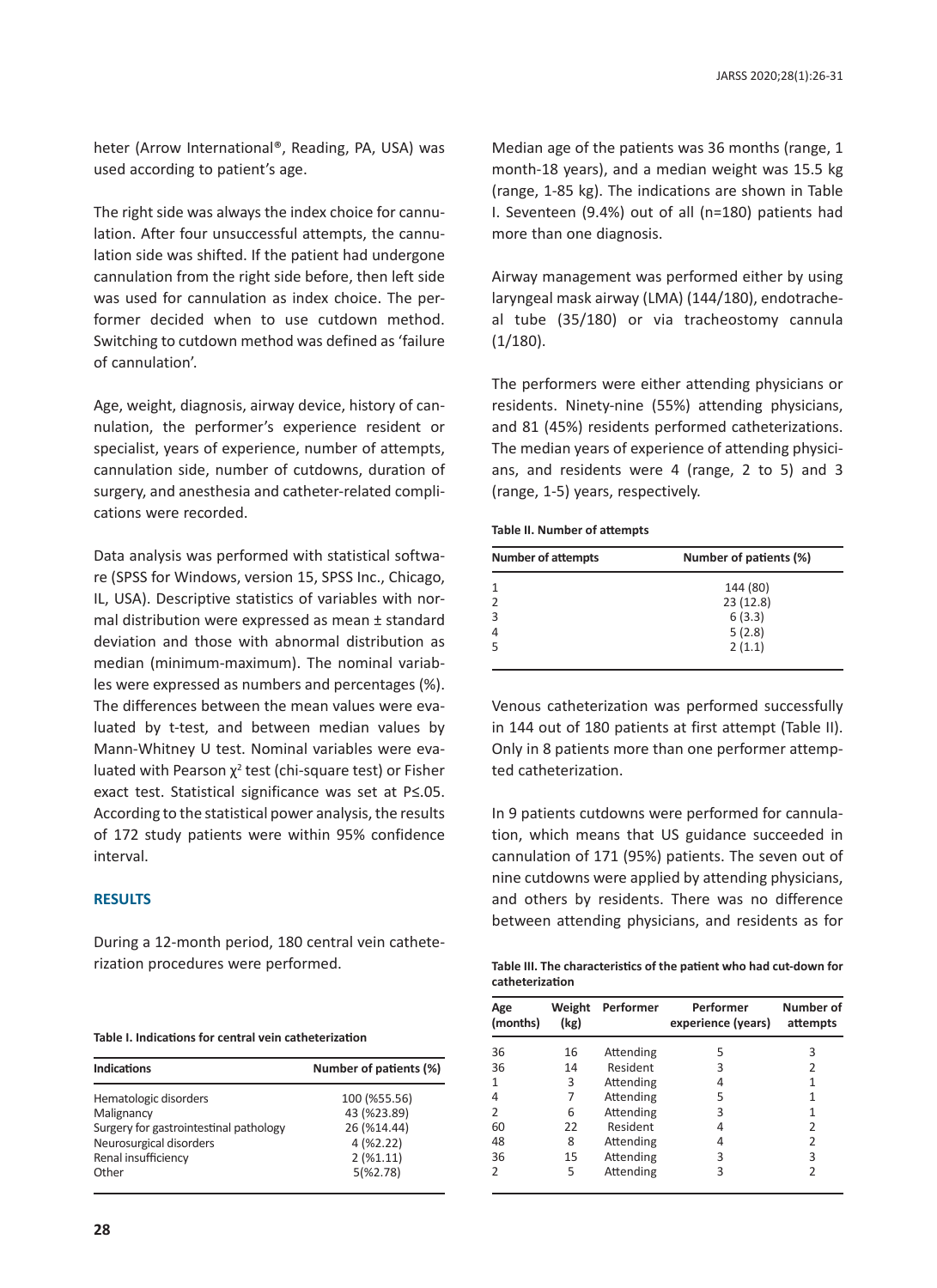using of the cutdown method (p=0.179) (Table III). There was a difference between patients who had successful and unsuccessful cannulation in terms of their age and weight. The median age of the patients who had cannulation via cutdown was 0.29 years (0.08-13 min-max) (p=0.002), and the median weight was 5 kg (3-15 min-max) (p<0.001).

Venous access times differed between attending physicians, and residents. The median access time related to attending physicians' performance (the time between penetration of needle and replacement of catheter) was 15 min (range, 5-60 min), while it was 20 min (range, 5-45) for residents (p=0.021) (Table IV).

| Table IV. Comparison between attendings and residents |  |  |  |
|-------------------------------------------------------|--|--|--|
|-------------------------------------------------------|--|--|--|

|                                                                                                                                                       | <b>Attendings</b><br>$(n=94)$                       | <b>Residents</b><br>$(n=81)$                      | P                                  |
|-------------------------------------------------------------------------------------------------------------------------------------------------------|-----------------------------------------------------|---------------------------------------------------|------------------------------------|
| Cut-down (n of patient)<br>Time (min) (median, min-max)<br>Experience (year)<br>Performance (n of patients)<br>(percentage to total n of<br>patients) | 7/94<br>$15(5-60)$<br>$3.93 \pm 0.62$<br>49 (52.2%) | 2/81<br>$20(5-45)$<br>$2.78 \pm 0.90$<br>36 (45%) | 0.179<br>0.021<br>< 0.001<br>0.310 |

There was no complication like arterial puncture, hemothorax, and pneumothorax during catheterizations.

### **DISCUSSION**

In conclusion, as an outcome of this study, US guidance has significantly achieved meaningful success in internal jugular vein cannulation in pediatric patients and the performers' experience is an important factor during this procedure. There is a reverse proportion between years of experience and number of cutdowns performed.

Central vein catheterization is generally performed to infuse drugs (especially chemotherapeutics) and fluids in pediatric patients. The practice of US during central venous catheterization was described in 1990's and has gained popularity over years  $(13)$ . Before US guided-catheterization, landmark technique was preferred for central vein cannulation. A number of studies have shown that US technique is superior to landmark technique (4-6,14-16).

Central venous cannulation can be difficult in pediatric patients related to small size of the patients, and anatomical variations. Many factors affect the success of the procedure; the cannulation side may be also an important factor as well. As a conclusive remark, Hind et al.  $(9)$  suggested that right jugular vein offers higher success rate for US-guided central venous cannulation. In support of this assumption, in the current study, right side was preferred for the first attempt unless any catheterization was performed previously.

Number of attempts is associated with higher complication rates. In a meta-analysis, Hind et al. (9) concluded that complications are directly proportional to the number of attempts. Asheim et al.  $(17)$  found that 40 out of 42 patients had successful US-guided cannulation at first attempt. Complication rates were highest with more than 3 cannulation attempts (17,18). So cannulation attempts would be a meaningful outcome measure when evaluating the success rates of US guidance. US -guidance allowed the ability to visualize and avoid critical structures during central venous catheterization (19,20). In fact, good visualization of the vein improves and facilitates the needle's insertion. In our practice, we used the midpoint of the probe as the insertion point, and stabilized the image of vein to the middle of the probe. We were able to achieve cannulation of internal jugular vein in 144 (80%) out of 180 patients at the first attempt.

Using US guidance for central venous catheterization clearly improves the success of the procedure. Achievement of US-guided catheterization using percutaneous method was defined as success while catheterization with cutdown method as failure in the study. In the recent study, in only 9 patients cutdown was used, so the success rate was calculated as 95%. In a large case series including 500 children, the success rate was 99.8% (21).

Only 2 out of 9 cutdowns performed by the residents which shows that US is really a helpful tool in catheterization even by less experienced performers. However there was no significant difference between residents and attending physicians, because attending physicians apparently performed higher number of cutdowns than residents. This condition could be explained by the fact that generally the specialists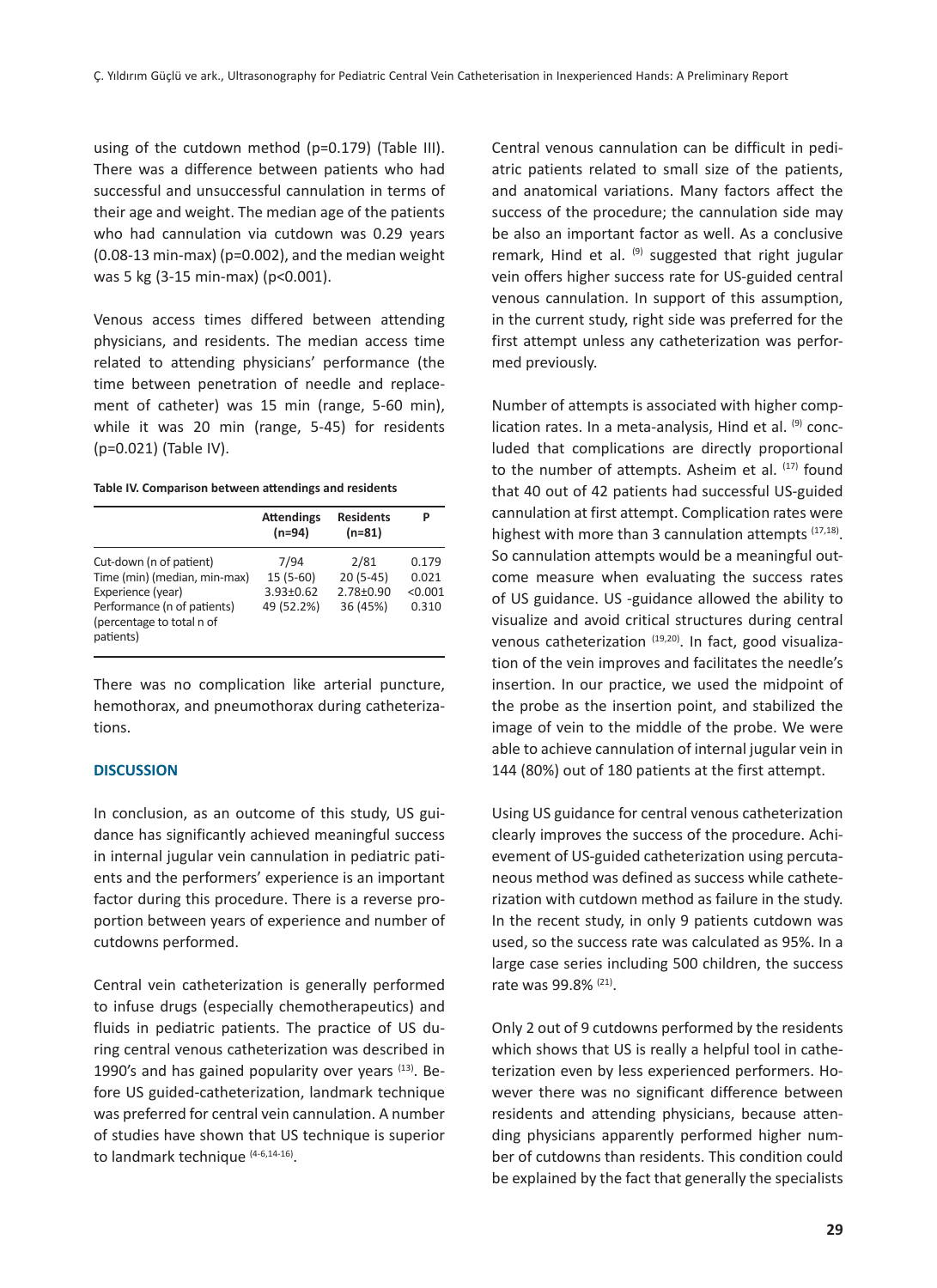performed more difficult cases. However less experienced operators achieved higher success rates with the use of US $(6)$ .

Other factors that may affect the success of catheterization could be gender, age and body weight of the patients. According to our results age and weight might account for the difference. Smaller age and weight seem to be negative factors during central venous catheterization.

As for the duration of catheterization, the attending physicians performed catheterizations quicker than the residents as expected. Expertise in US practice will reduce the number of attempts, duration of cannulation and complication rates  $(22)$ . In a recent study, as the experience of the performer increased, the time needed for cannulation decreased.

However, comparing US-guided technique with landmark technique would probably lead to achievement of more remarkable results, unfortunately negligence of this issue may be the limitation of this study. But we thought it would be unethical not to use US for central vein catheterization while owning an ultrasound for catheterization.

As a conclusion, ultrasound is a very useful tool for central venous catheterization in pediatric patients. Experience is an important factor for improving the success rates. Good visualization using ultrasound aids in the catheterization and increases the success rates at first attempt, which is directly related to lower rates of complications.

**Ethics Committee Approval:** Ankara University Faculty of Medicine Clinical Research Ethics Committee approval was obtained (2014 / 04-185-14).

**Conflict of Interest:** None

**Funding:** None

**Informed Consent:** The patients' consent were obtained.

## **REFERENCES**

1. Casado-Flores J, Barja J, Martino R, Valdivielso A. Complications of central venous catheterization in critically ill children. Pediatr Crit Care Med. 2001;2:57- 62.

https://doi.org/10.1097/00130478-200101000-00012

- 2. Venkataraman ST, Thompson AE, Orr RA. Femoral vascular catheterization in critically ill infants and children. Clin Pediatr (Phila). 1997;36:311-9. https://doi.org/10.1177/000992289703600601
- 3. Schummer W, Schummer C, Rose N, Niesen WD, Sakka. Mechanical complications and malpositions of central venous cannulations by experienced operators. Int Care Med. 2007;33:1055-9. https://doi.org/10.1007/s00134-007-0560-z
- 4. Verghese ST, McGill WA, Patel RI, Sell J, Midgley F, Ruttimann U. Ultrasound-guided internal jugular venous cannulation in infants: a prospective comparison with the traditional palpation method. Anesthesiology. 1999;91:71-7.

https://doi.org/10.1097/00000542-199907000-00013

- 5. Verghese ST, McGill WA, Patel RI, Sell J, Midgley F, Ruttimann U. Comparison of three techniques for internal jugular vein cannulation in infants. Ped Anesth. 2000;10:505-11.
- https://doi.org/10.1046/j.1460-9592.2000.00554.x 6. Leyvi G, Taylor DG, Reith E, Wasnick JD. Utility of ultrasound-guided central venous cannulation in pediatric surgical patients: a clinical series. Ped Anesth. 2005;15:953-8.

https://doi.org/10.1111/j.1460-9592.2005.01609.x

- 7. Alderson PJ, Burrows FA, Stemp LI, Holtby HM. Use of ultrasound to evaluate internal jugular vein anatomy and to facilitate central venous cannulation in paediatric patients. Br J Anaesth. 1993;70:145-8. https://doi.org/10.1093/bja/70.2.145
- 8. Mallinson C, Bennett J, Hodgson P, Petros AJ. Position of the internal jugular vein in children. A study of the anatomy using ultrasonography. Ped Anesth. 1999;9:111-4.

https://doi.org/10.1046/j.1460-9592.1999.9220329.x

- 9. Hind D, Calvert N, McWilliams R, et al. Ultrasonic locating devices for central venous cannulation: metaanalysis. BMJ. 2003;327:361-4. https://doi.org/10.1136/bmj.327.7411.361
- 10. Morita M, Sasano H, Azami T, et al. A novel skintraction method is effective for realtime ultrasoundguided internal jugular vein catheterization in infants and neonates weighing less than 5 kilograms. Anesth Analg. 2009;109:754-9.

https://doi.org/10.1213/ane.0b013e3181b01ae3

- 11. Shojania KG, Duncan BW, McDonald KM, Wachter RM, Markowitz AJ. Making health care safer: A critical analysis of patient safety practices. Evid Rep Technol Assess (Summ). 2001:i-x, 1-668.
- 12. Bailey PL, Glance LG, Eaton MP, Parshall B, McIntosh S. A survey of the use of ultrasound during central venous catheterization. Anesth Analg. 2007;104:491-7. https://doi.org/10.1213/01.ane.0000255289.78333.c2
- 13. Denys BG, Uretsky BF, Reddy PS, Ruffner RJ, Sandhu JS, Breishlatt WM. An ultrasound method for safe and rapid central venous access. N Engl J Med. 1991;324:566.

https://doi.org/10.1056/NEJM199102213240816

14. Hayashi Y, Uchida O, Takaki O, et al. Internal jugular vein catheterization in infants undergoing cardiovascular surgery: An analysis of the factors influencing successful catheterization. Anesth Analg. 1992;74:688-93. https://doi.org/10.1213/00000539-199205000-00012

<sup>15.</sup> Asheim P, Mostad U, Aadahl P. Ultrasound-guided